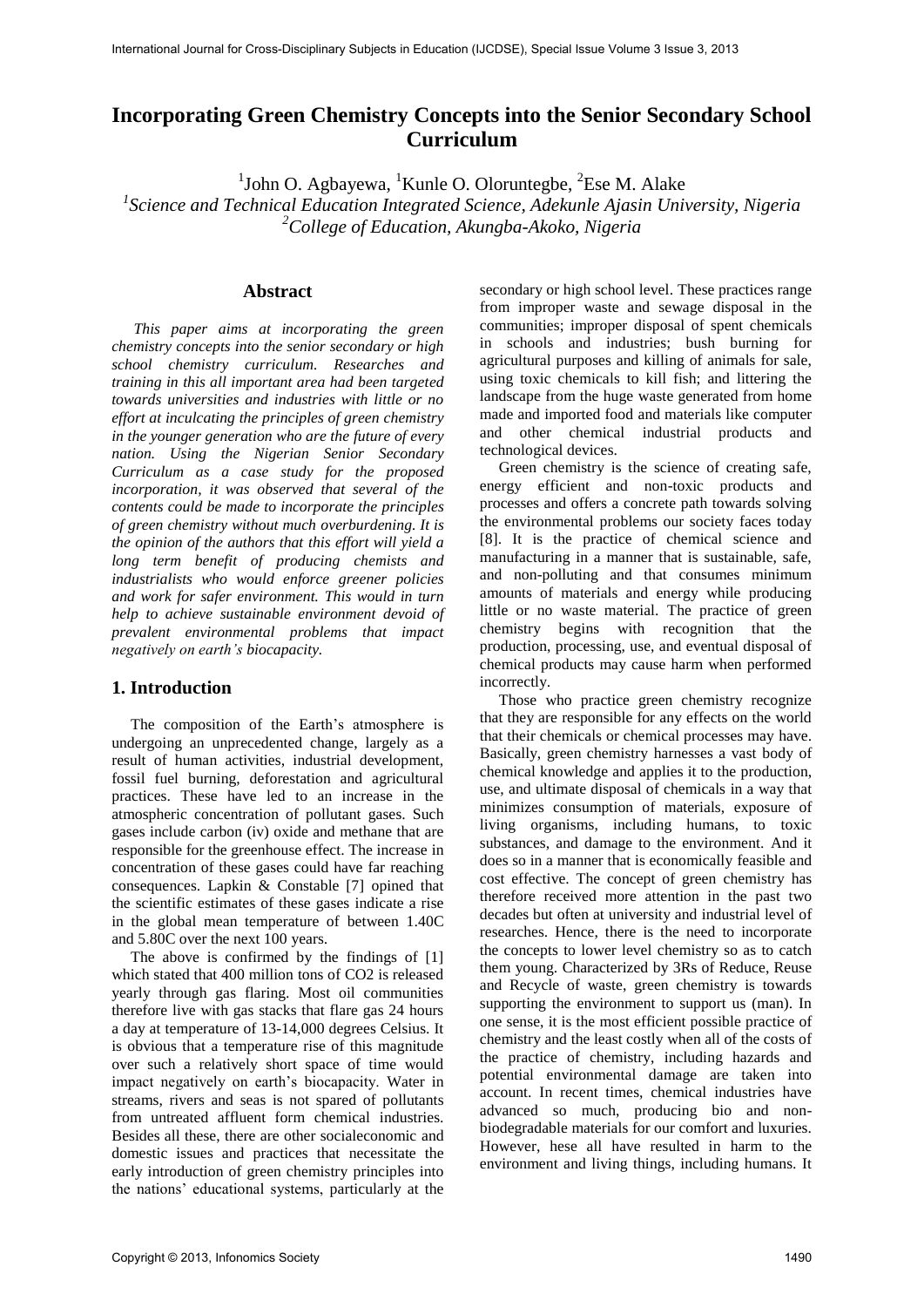is like a case of gains in chemical science being cancelled by the loss due to the abuse of it.

Green chemistry, however, came as the solution to the problem of waste production by encouraging chemical industries to make their reactions and products environmentally benign. Much research had been and is still being carried out generally on how to promote green chemistry and protect the environment [4, 5, 7, 6]. Several awards and grants had been made – Green Chemistry STAR Grants [11], many workshops have been held, while journals of clean processes and products have devoted sections to green chemistry publications and information. In United States, green chemistry is seen as a common research program resulting from interdisciplinary cooperation of university teams, independent research groups, industry, scientific societies and governmental agencies, with each having their own programs devoted to decreasing pollution [13], with green catalysis and reagents, biocatalysis, selective activation, alternative solvents, renewable sources of chemicals and having research policy as the central themes of discussions. Many chemical industries have been sensitized on the need to prevent waste, design safer chemical processes, use renewable feedstocks, use safer solvents and reaction conditions, analyze in real time to prevent pollution, and minimize the potential for accidents as stipulated in the twelve principles of green chemistry shown below. These efforts were targeted only at the university level with little or no attention paid to the lower levels as far as green chemistry is concern, hence, the advocacy.

The twelve green chemistry principles as summarized and contained in [2] are:

1. Prevent waste

2.Achieve atom economy: maximize incorporation

3. Use less hazardous synthesis steps

4. Design safer chemicals

5. Use safer solvents and auxiliaries

6. Design for energy efficiency

7. Use renewable feedstocks

8. Reduce derivatives

9.Catalytic reagents are superior to stoichiometric

10. Design for degradation

11.Real-time analysis for pollution prevention

12.Inherently safer chemistry prevents accidents

How many chemical industries are practicing these principles in their operations? If industries are not practicing them, it is perhaps because the present crops of chemists are not trained in them. Popularizing green chemistry will require bringing the principles down, not only to the level of university undergraduates, but also to the high school level. It is the high school science students of today that will become tomorrow chemists that will eventually man the chemical industries. There is

therefore, the need to foster such training to younger generations by greening the secondary school chemistry curriculum worldwide.

This paper aims at advocating the incorporating of green principles and sustainability chemistry into the existing senior secondary or high school chemistry curriculum globally, and particularly in the developing nations where there have been serious environmental problems with little or no attempt at inculcating green chemistry principles at any level of the nations educational system. The Nigerian senior secondary school chemistry curriculum is taken as a case study for this advocacy.

# **2. Current Nigerian SS Chemistry Curriculum**

The Nigerian Senior Secondary (SS) Chemistry Curriculum covers three classes, Senior Secondary classes  $1 - 3$  and has been developed around four themes: Chemistry and Industry, the Chemical World, Chemistry and Environment and the Chemistry of Life [9]. In selecting the contents, three major issues shaping the development of nations worldwide and influencing the world of knowledge today were identified [9]. These are globalization, information/communication technology and entrepreneurship. The desire to be identified with contemporary development worldwide has called for the organization of the contents of the curriculum around the four themes in Nigeria. Such that the curriculum is packaged with content, that leads to self-actualization by students, self-employment and contribution of individuals to the unity of the nation. In addition, the curriculum content focuses on practical activities with emphasis on the use of locally available materials for such activities and experimentation. The above is with the aim of imbibing in the student/ learner with the spirit of inquiry that allow for decisions related to science and society. The curriculum, if effectively implemented, will enable the learner achieve his/her maximum potential in the subject of chemistry and its various applications. The major topics covered in four themes in the three classes are summarized in the table 1below.

From the table 1 the chemistry syllabus in the secondary school therefore is the learning experience (topics) that the student is exposed to at a particular level and time in order to attain the set goals. The syllabus or topics in the subject is arranged in a logical sequence for coverage in order that the students which the syllabus is meant can pass specific examination and it is a teaching syllabi consisting of outline of work planned to be done within a period of 3 years.

The topics are arranged in a logical sequence according to the relationship between the various topics which covers contents of examination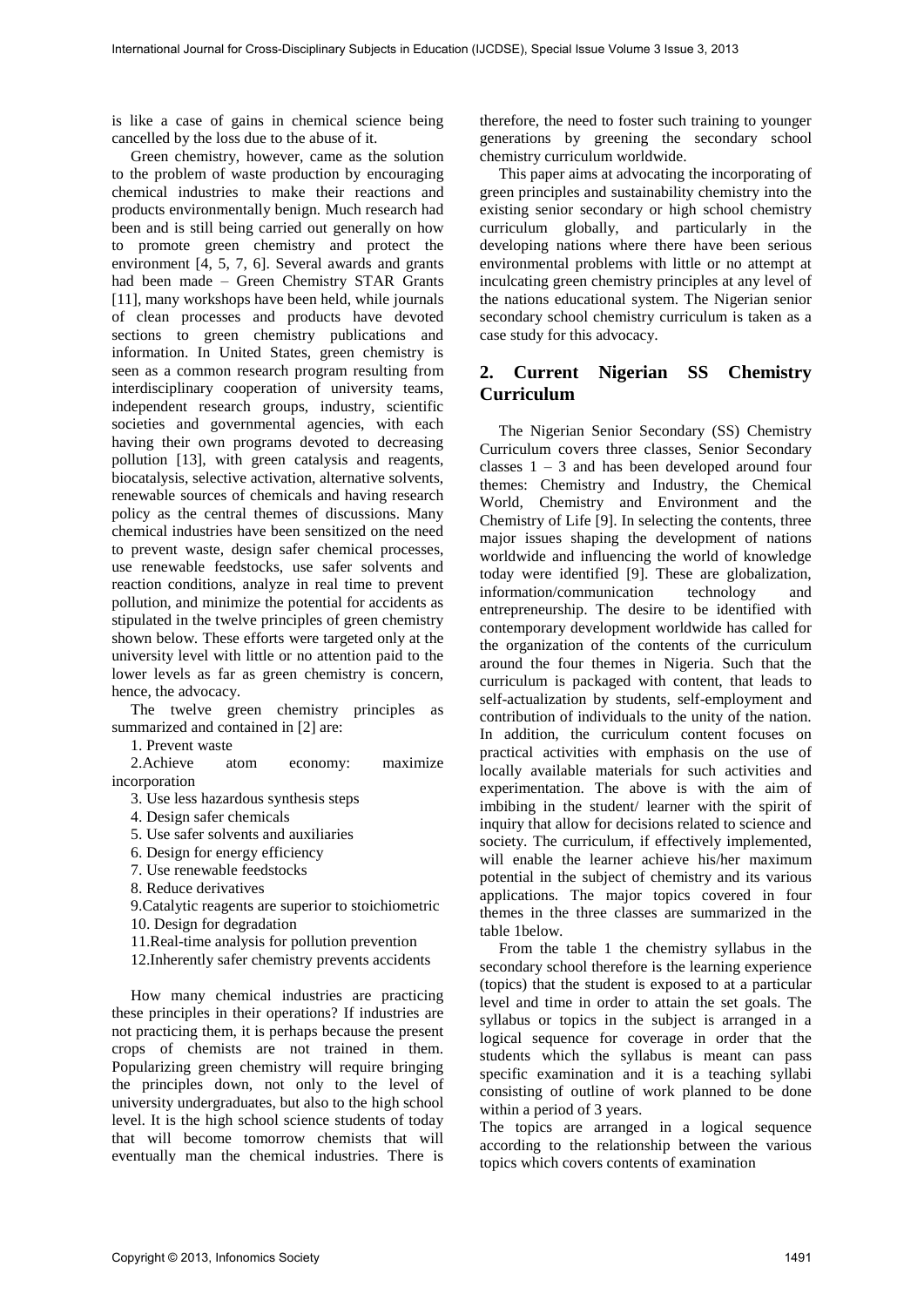| <b>THEME/CL</b> | SS1                                    | SS <sub>2</sub>                | SS <sub>3</sub>                     |
|-----------------|----------------------------------------|--------------------------------|-------------------------------------|
| ASS             |                                        |                                |                                     |
| Chemistry       | Chemistry and industries               | Periodic<br>chemical<br>table. | <b>Ouantitative</b> and             |
| and industry    |                                        | Mass volume<br>reactions.      | qualitative analysis                |
|                 |                                        | relationship                   |                                     |
| The chemical    | Introduction<br>chemistry.<br>to       | Acid-base reactions.           | their<br>Petroleum<br>Mental<br>and |
| world           | of<br>Particulate<br>nature<br>matter. | Air,<br>Water.<br>Hydrogen,    | compound iron Ethical, legal and    |
|                 | Symbols, formulae and equations,       | Nitrogen, Sulphur              | social issue                        |
|                 | Chemical combination. Gas laws         |                                |                                     |
| Chemistry       | Standard separation techniques for     | Oxidation-reduction(redox)     |                                     |
| and             | mixtures Acids bases and salt          | Ionic<br>Reaction<br>theory    |                                     |
| environment     | Water                                  | Electrolysis                   |                                     |
| The chemistry   | Carbon and its compounds               | Hydrocarbons and Alkanols      | Fats and oil                        |
| of life         |                                        |                                | Soap and                            |
|                 |                                        |                                | detergent                           |
|                 |                                        |                                | Giants molecules                    |

Table 1. Summary of Nigerian SS1-3 Chemistry Syllabus

realizing the limitation of low, medium and high ability students.

No wonder researchers have opined that science contents are too strongly driven and focused too exclusively on scientific knowledge as a result such lessons are not popular [11]. Students often therefore fail to see the relevance of science (chemistry) and they often do not see the connection with their everyday life or their future. The content of chemistry in Nigeria senior secondary schools shows very few topics that are green chemistry compliant.

## **3. Why the incorporation**

In order to deal with the enormous damage to the environment due to activities of chemical industries and move within the specific and broader educational contexts of maintaining the environment to better support us, there is the need to integrate green chemistry in the senior secondary school curriculum.

It is now very obvious that chemical science must be turned away from emphasis upon the exploitation of limited resources and the production of increasing amounts of products that ultimately end up as waste and toward the application of chemistry in ways that provide for human needs without damaging the Earth support system upon which all living things depend. Chemical science and industry had to move steadily in the direction of environmental friendliness and resource sustainability. The practice of chemistry in a manner that maximizes its benefits while eliminating or at least greatly reducing its adverse impacts is good justification for green chemistry. In addition to the above, there are other

justifications for the incorporation of green chemistry into the nations' education system generally and secondary education in particular. Four fundamental reasons were advanced in "Science and

Engineering Indicators" which are necessity, responsibility, interest, and efficiency.

Green chemistry is necessary chemistry. As things currently stand, human consumptions are not a sustainable process because all results in waste production. This problem will be exacerbated as developing countries industrialize and our fossil fuel resources become depleted. Furthermore, recent discoveries about eco-toxic effects such as endocrine disruption and carcinogenic materials from air, land and water waste have made it clear that synthetic chemicals released into the environments are disrupting world ecosystems in new and terrifying ways. An approach including the green chemistry principles of sustainability and the use and synthesis of benign substances whenever possible will help mitigate the effects of man-made interference in the natural environment.

Green chemistry is responsible chemistry that enhances environmental support. Many workers in the chemical field, in either academic or industrial settings, have had accidents with the potential to cause long-term damage to their health and wellbeing. As chemical workers, however, we have knowingly chosen to accept the risks of working in a chemical laboratory and typically have the opportunity to protect ourselves by gathering as much information about the potential risks as possible. The general public, however, has not chosen to accept the same risks, hence the need to help youngsters who are the future of any nation to be well informed.

Green chemistry is interesting chemistry. Few analogues to traditional chemical practices exist using green alternatives, and the development of these analogues will provide new research areas for young chemists and chemical engineers. Furthermore, green chemistry requires a large amount of cross disciplinary interaction, which will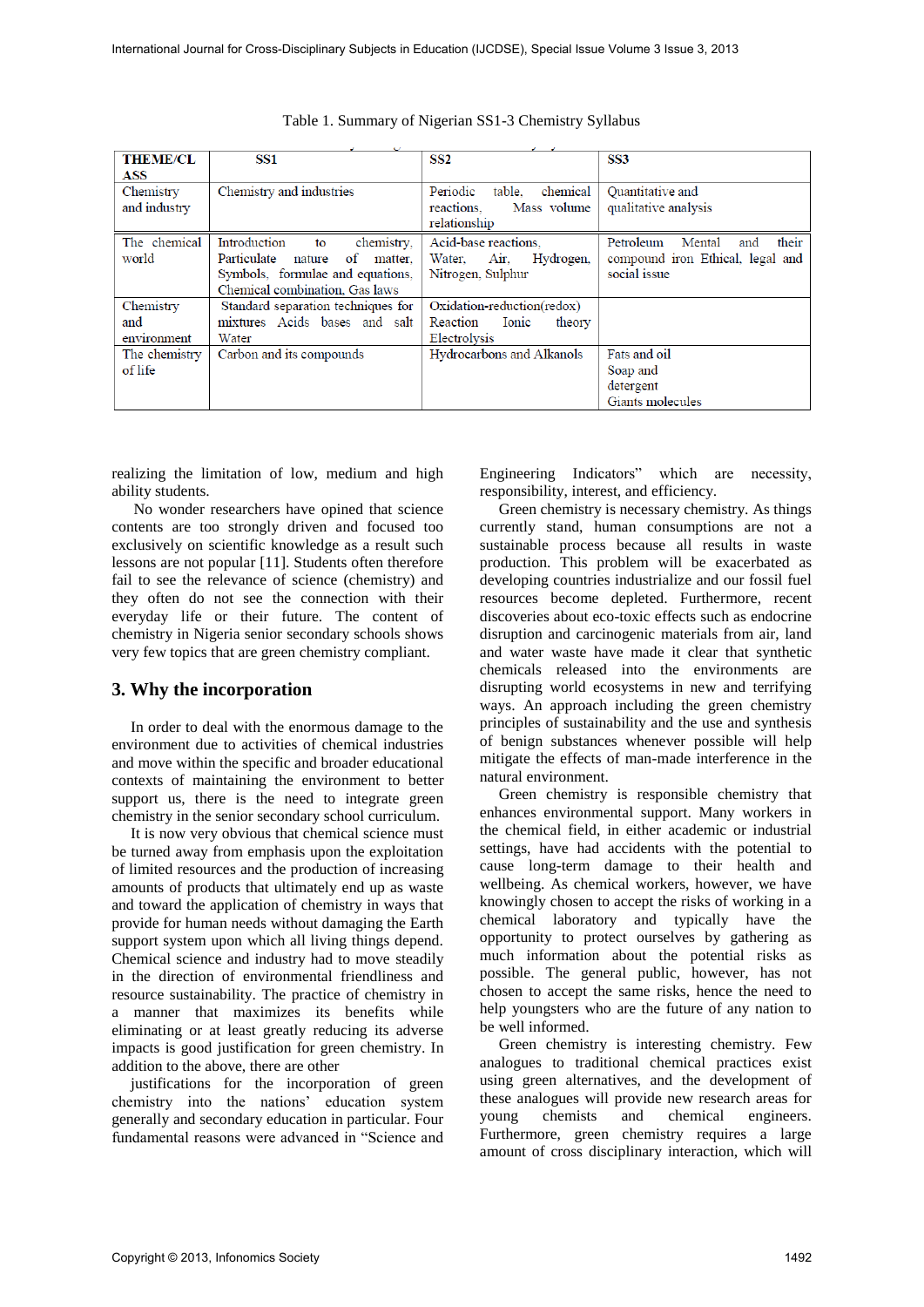lead to new developments as researchers in differing disciplines interact with one another.

Green chemistry is efficient chemistry. The development of benign, non-wasteful alternatives to traditional chemistry has the potential to save industrial and academic interests large amounts of money due to decreased regulation compliance costs and disposal costs. Furthermore, the basic decrease in process hazards drastically increases both worker and consumer safety. Green chemistry is necessary, responsible, interesting, efficient, and above all, it is a good chemistry.

#### **4. The Proposed Integration**

The SS chemistry syllabus was further broken down to performance objectives, contents, teachers and learners activities, materials and evaluation. In this paper only a few sample of the integration made in the performance objectives area are shown with my addition or the proposed addition in italics.

**SS1 Theme 1 The chemical world, Topic Symbols, formulae and equations.** 

By the end of the lesson students should be able to:

1. State the symbols of the first 20 elements and other common elements;

*Green chemistry objectives* 

2. Discuss some of the green aspects of the first twenty elements and how they relate to sustainability. Such elements include oxygen – the breath of life, carbon – the element of life, nitrogen, hydrogen and organic compounds formed from them, cycles and sustainability.

3. Distinguish between elements, compounds, and mixtures

4. Write chemical formulae and chemical equations

5. Calculate between the empirical and molecular formulae of compound

6. Illustrate that matter is neither created nor destroyed

7. State and illustrate the laws of constant composition and multiple proportions

**SS2 Theme 3. The chemical world, Topic 1 Acids, bases and salts. Performance objectives:** Students should be able to:

1. Define acids, bases, and salts;

2. Identify acids and bases;

3. Describe the nature of proton in an aqueous solution;

4. Explain neutralization reactions;

5. Explain how an acid-base indicator works;

6. Use pH as a scale and discuss the importance of the pH value;

7. Identify and prepare salts (normal, acidic and basic);

Green chemistry objectives

8. State properties of salts;

9. State the rules of solubility of salts in water;

10. Identify green alternatives to strong acids;

11. Relate the production of ethanoic acid through a green process using biological reactions acting upon renewable biomass raw materials; 12. Explain the reclamation and recycling of acids particularly spent and hazardous ones.

**SS3 Theme 1. The chemical world, Topic 1 Petroleum. Performance objectives:** 

Students should be able to:

1. Explain the origin and state the composition of crude oil (petroleum)

2. Discuss the exploration of and drilling for crude oil in Nigeria

3. Explain the fractional distillation of petroleum and list the major fractions (products)

4. List the location of Nigerian refineries

5. Explain the terms cracking and reforming

6. Discuss the use of petrochemicals as starting materials of organic synthesis leading to organic compounds like plastics, synthetic rubber, drugs, insecticides, detergents, fibres, etc.

7. Explain the use of octane numbers in determining the quality of petrol

8. Explain the occurrence, packaging and uses of natural gases

Green chemistry objectives

9. State the economic importance of petroleum;

10. Explain the negative aspect of petroleum refining like oil spill, seismic activities, soil degradation, water pollution and their effects on flora and fauna;

11. Explain the pollution effect of gas flaring in Nigeria;

12. Discuss how to achieve and sustain lasting relationship between the multinational oil companies and the host communities.

Under metals and the compounds the following objectives are added. Students should be able to:

3. Explain that some metal ions in water form humic substances that are useful like Fe++ and other that are carcinogens (cancer causing agents); 4. Explain that metal ores are finite in nature and that there is the need to recycle used ones. This kind of addition representing the integration spans the entire contents of the curriculum.

## **5. Benefits**

As noted by Braun et al [3] and Oloruntegbe [10] "Green Chemistry is not intended to be a solo discipline, but rather a means for conducting science in a responsible manner" The objective is not meant to replace existing class materials or be taught as a separate section altogether. Instead, existing materials should be taught in a new way to incorporate key concepts into the curriculum to make chemistry inherently green. We should also bear in mind that the present curriculum material is already